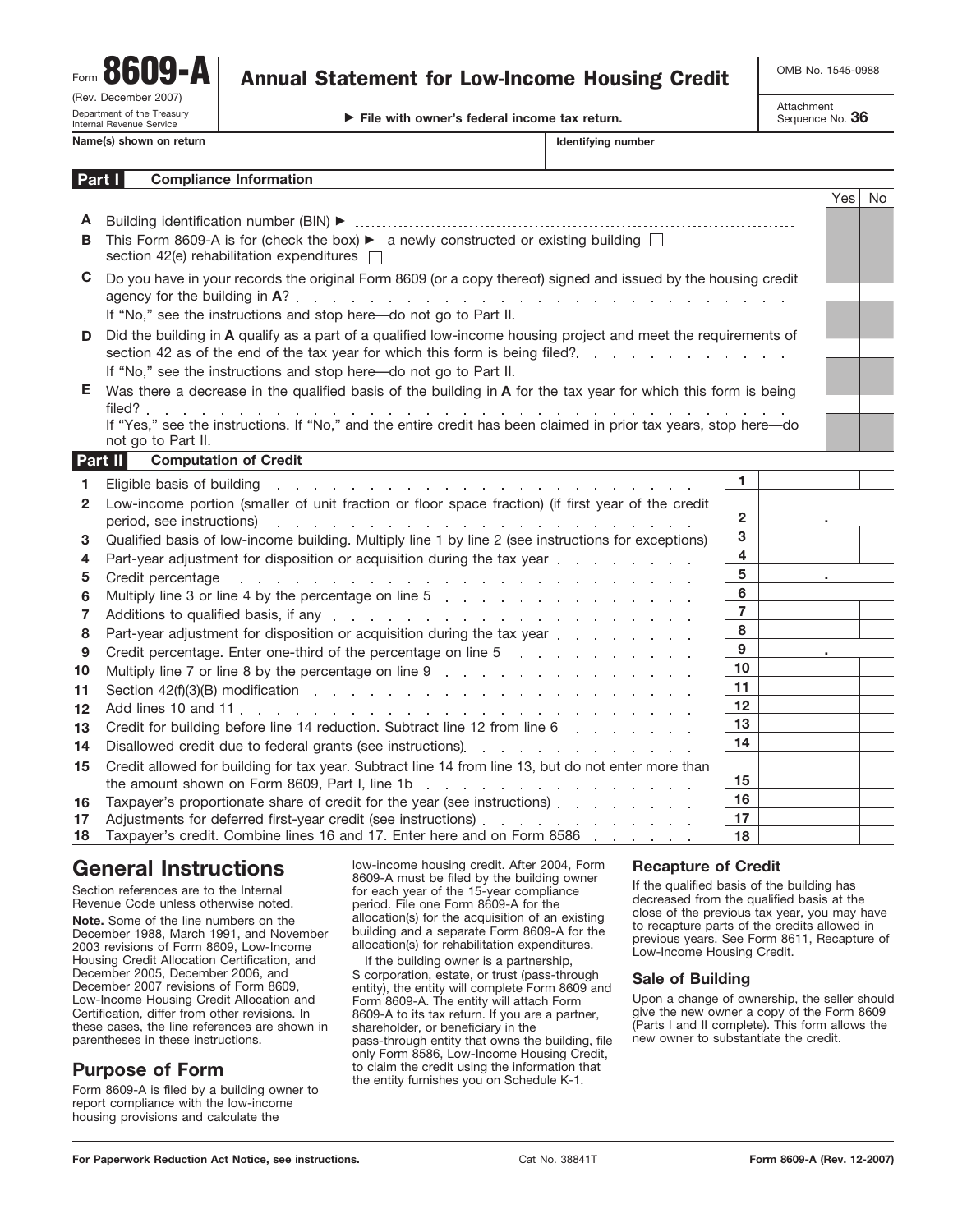## **Specific Instructions**

#### **Part I—Compliance Information**

**Item A.** Enter the building identification number (BIN) from Part I, item E of Form 8609.

**Item B.** You need to file one Form 8609-A for a newly constructed or existing building. You need to file a separate Form 8609-A for section 42(e) rehabilitation expenditures because such expenditures are treated as creating a new building.

**Item C.** In order to claim the credit, you must have an original, signed Form 8609 (or copy thereof) issued by a housing credit agency assigning a BIN for the building. This applies even if no allocation is required (as in the case of a building financed with tax-exempt bonds). Check "Yes" to certify that you have the required Form 8609 in your records.

**Caution.** Any building owner claiming a credit without receiving a completed Form 8609 that is signed and dated by an authorized official of the housing credit agency and submitting the completed Form 8609 (Part I and Part II) to the IRS is subject to having the credit disallowed.

**Item D.** If "No," stop here and see Form 8611 to find out if you have to recapture part of the credit allowed in prior years.

**Item E.** If "Yes," see the instructions for line 2 to figure the reduced qualified basis. Also, see Form 8611 to find out if you have to recapture part of the credit allowed in prior years.

If "No," and the entire credit has been claimed in prior tax years (generally this can occur after the 11th year for which the credit has been claimed for the building), do not complete Part II.

### **Part II—Computation of Credit**

**Line 1.** Generally, the eligible basis of a building for its entire 15-year compliance period is the amount of eligible basis entered on Form 8609, line 7b (Part II, line 1b, on the 1988 and 1991 revisions; line 7 on the 2003, 2005, 2006, and 2007 revisions).

*Basis increases for buildings in certain high-cost areas.* In order to increase the credit for buildings in certain high-cost areas, the housing credit agency may increase the eligible basis of buildings located in these areas (after adjustments, if any, for federal subsidies and grants). The agency may make this increase under the high cost area provisions of section 42(d)(5)(C).

*Gulf Opportunity (GO) Zone, Rita GO Zone, and Wilma GO Zone.* The housing credit agency may increase the eligible basis of buildings in these specific zones if the buildings receive allocations in 2006, 2007, or 2008 and the buildings are placed in service during the period beginning on January 1, 2006, and ending on December 31, 2010. See section 1400N(c)(3) for more information. See Pub. 4492, *Information for Taxpayers Affected by Hurricanes Katrina, Rita, and Wilma,* for a list of the counties and parishes in these specific zones.

For revisions of Form 8609 beginning in 1991, the agency shows the increased percentage of the eligible basis in Part I, line 3b. The eligible basis entered on Form 8609 should reflect the percentage increase.

**Note.** This increase cannot cause the credit on line 15 to exceed the credit amount allocated on line 1b, Part I, of Form 8609.

*Basis reductions.* The amount of eligible basis entered on Form 8609 does not include the cost of land, the amount of any federal grant received for the building during the first year of the credit period, or any portion of a building's adjusted basis for which an election was made prior to November 5, 1990, under section 167(k). Do not reduce the eligible basis on line 1 by the amounts of any federal grants received after the first year of the credit period. The calculation for line 14 will reduce the credit by the amount of any federal grants received during the compliance period that did not reduce the eligible basis during the first year of the credit period.

For more details on determining eligible basis, see the instructions for Form 8609, line 7b (Part II, line 1b, on the 1988 and 1991 revisions; line 7 on the 2003, 2005, 2006, and 2007 revisions).

**Line 2.** Only the portion of the basis on line 1 attributable to the low-income rental units in the building at the close of the tax year qualifies for the credit. This is the smaller of the fractional amount of low-income units to all residential rental units (the "unit fraction") or the fractional amount of floor space of the low-income units to the floor space of all residential rental units (the "floor space fraction"). This fraction must be shown on line 2 as a decimal carried out to at least four places (for example,  $50/100 = .5000$ ). Low-income units are units occupied by qualifying tenants, while residential rental units are all units, whether or not occupied.

Generally, a unit is not treated as a lowincome unit unless it is suitable for occupancy, used other than on a transient basis, and occupied by qualifying tenants. Section 42(i)(3) provides for certain exceptions (for example, units that provide transitional housing for the homeless may qualify as low-income units). See section 42(i)(3) for more details. Also see section  $42(g)(2)(D)$  regarding the available unit rule and Regulations section 1.42-5(c)(1)(ix) regarding the vacant unit rule.

If you dispose of the building, or your entire interest in the building, before the close of the tax year, the low-income portion must be determined on the date you disposed of the building. If you dispose of less than your entire interest in the building, the low-income portion must be determined at the close of the tax year. **Note.** If the qualified basis of the building is

*First-year modified percentage.* For the first year of the credit period, you must use a modified percentage on line 2 to reflect the average portion of a 12-month period that the units in a building were occupied by low-income individuals. Figure the low-income portion as of the end of each full month that the building was in service during the year. Add these percentages together and divide by 12. Enter the result on line 2. For example, if a building was in service for the last 3 full months of your tax year, and was half occupied by low-income tenants as of the end of each of those 3 months, then assuming the smaller fractional amount was the unit fraction, you would enter .1250 on line 2 ( $[.5 + .5 + .5]$  $\div$  12 = .1250).

This first year adjustment does not affect the amount of qualified basis on which the credit is claimed in the next 9 tax years. In general, the credit is claimed in those years by reference to the qualified basis at the close of each tax year.

Because the first year credit is not determined solely by reference to the qualified basis at the close of the year, any

reduction in credit resulting from the application of the first year adjustment may be claimed in the 11th year. See the instructions for line 17.

Line 3. Generally, multiply line 1 by line 2 to figure the portion of the eligible basis of the building attributable to the low-income residential rental units.

*Imputed qualified basis of zero.* However, the qualified basis of the building (line 3) is zero if any of the following conditions apply.

● The minimum set-aside requirement elected for the project on Form 8609, line 10c (Part II, line 5c, on the 1991 and earlier revisions), is not met, or the entire building is out of compliance with the requirements under section 42.

● The deep rent skewed test (15-40 test) elected for the project on Form 8609, line 10d (Part II, line 5c, on the 1988 revision; Part II, line 5d, on the 1991 revision), is violated. The 15-40 test is not an additional test for satisfying the minimum set-aside requirements of section 42(g)(1). The 15-40 test is an election that relates to the determination of a low-income tenant's income. If this test is elected, at least 15% of all low-income units in the project must be occupied at all times during the compliance period by tenants whose income is 40% or less of the area median gross income (or national nonmetropolitan median gross income, when applicable).

● You disposed of the building or your entire interest therein during the tax year. If you did not post a bond or pledge securities under section 42(j)(6), in addition to using an imputed basis of zero on line 3, you may have to recapture a portion of credits previously taken. File Form 8611 to figure and report the recaptured amount. This paragraph affects only those taxpayers who dispose of the building or their entire interest therein. Those acquiring the building (or any interest therein) are not affected and, if the minimum set-aside requirements are otherwise satisfied, they may take a credit for the fraction of the year the building is owned by them, regardless of whether or not the seller posted a bond or pledged securities.

zero, or if the building has an imputed qualified basis of zero, you may not claim a credit for the building for the tax year. You must enter zero on lines 3 and 16, and skip lines 4 through 15, 17, and 18.

*At-risk limitation for individuals and closely held corporations.* The basis of property may be limited if you borrowed against the property and are protected against loss, or if you borrowed money from a person who has other than a creditor interest in the property. See section 42(k).

**Line 4.** If you owned the building (or an interest therein) for the entire year, enter zero on line 4 and go to line 5.

**Disposal of building or interest therein.** If you disposed of a building or your entire interest therein during the tax year and you posted a bond or pledged securities under section 42(j)(6), you may claim a credit based only on the number of days during the tax year for which you owned the building or an interest therein.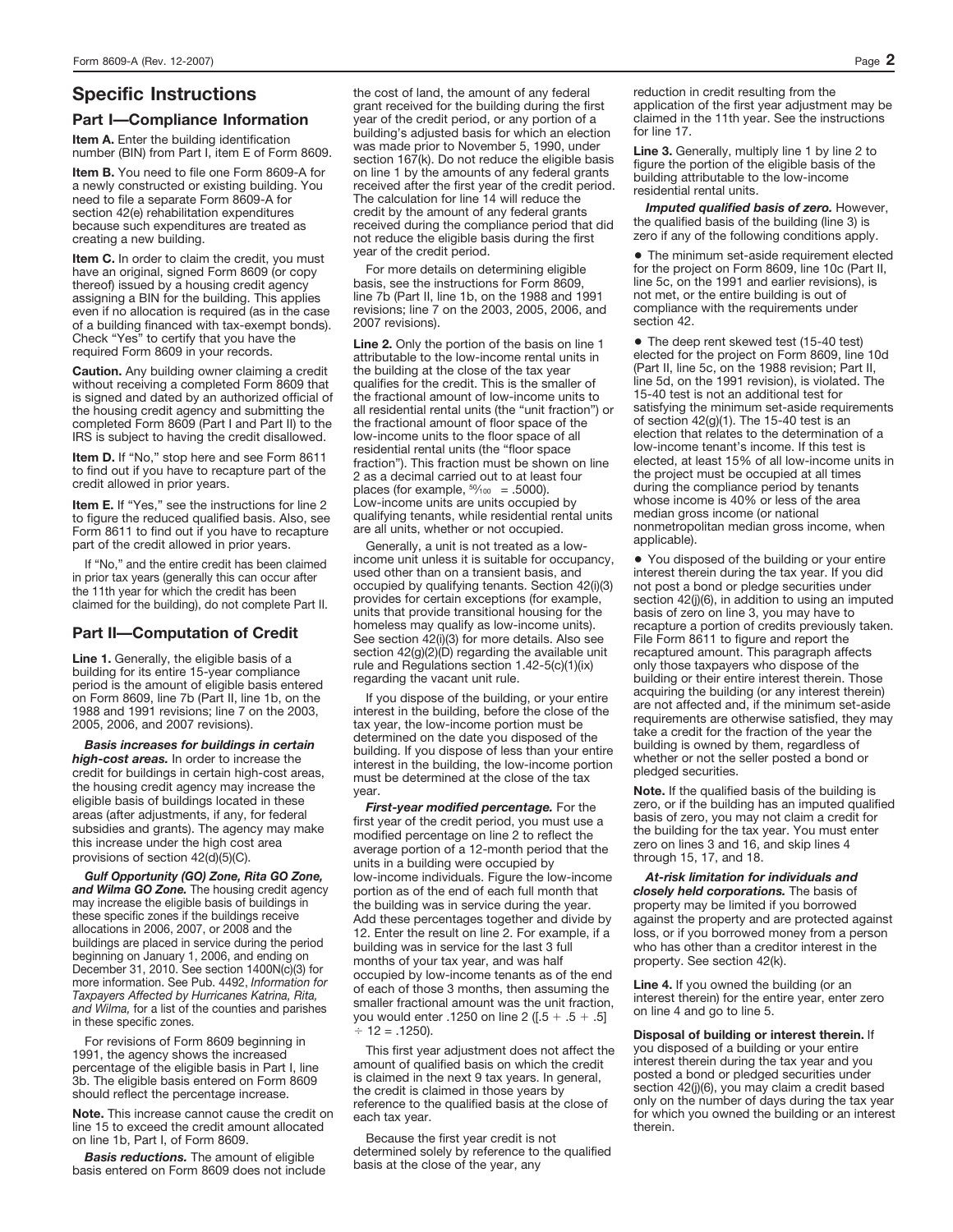Similarly, if you previously had no interest in the building, but you acquired the building or an interest therein during the tax year, you may claim a credit based only on the number of days during the tax year for which you owned the building or an interest therein.

The owner who has owned the building for the longest period during the month in which the change in ownership occurs is deemed to have owned the building for that month. If the seller and new owner have owned the building for the same amount of time during the month of disposition, the seller is deemed to have owned the building for that month.

**Example.** Both the buyer and the seller are calendar-year taxpayers. The sale takes place on May 25 of a 365-day calendar year. The qualified basis of the low-income building is \$20,000. The seller and buyer will each complete a separate Form 8609-A, and enter \$20,000 on line 3.

In this situation, the seller is deemed to have owned the building for all 31 days of May. Therefore, the seller owned the building for 151 days of the 365-day tax year, and the buyer owned the building for the remaining 214 days. The seller will multiply \$20,000 by 151/365 to get \$8,274. The seller will enter \$8,274 on line 4 of his Form 8609-A. The buyer will multiply \$20,000 by 214/365 to get \$11,726. The buyer will enter \$11,726 on line 4 of her Form 8609-A.

**Pass-through entities.** If the building is owned by a pass-through entity, the entity does not need to make any adjustment on line 4, unless the entity either disposes of the building or its entire interest therein, or acquires the building or an interest therein during the tax year (and the entity previously had no interest in the building). Do not make an adjustment on line 4 for changes in the interests of the members of the pass-through entity during the tax year. Instead, the entity must reflect these changes in the amount of credit it passes through to its members.

**Line 5.** If the agency has made an allocation on Form 8609, enter on line 5 the credit percentage shown on Form 8609, Part I, line 2. This percentage must be shown on line 5 as a decimal carried out to at least four places (for example, 8.13% would be shown on line 5 as .0813).

**Note.** If you were allocated a 70% present value credit percentage for a building that was not federally subsidized and the building later receives a federal subsidy, your credit percentage is reduced to the 30% present value credit that was in effect during the month the building was placed in service or for the month elected under section 42(b)(2)(A)(ii), whichever applies. The 30% present value credit applies to the building for the year the federal subsidy was received and for the remainder of the compliance period, whether or not the federal subsidy is repaid. See section 42(i)(2).

**Line 6.** If you owned the building, or had an interest therein, for the entire tax year, multiply line 3 by line 5. If you had no ownership interest in the building for a portion of the tax year, multiply line 4 by line 5.

### **Lines 7 Through 12**

If you are not claiming a credit for additions to qualified basis on line 7, skip lines 7 through 12 and go to line 13.

**Caution.** You may claim a credit for an addition to qualified basis only if the credit amounts have been allocated by the housing credit agency to cover these additions.

**Line 7.** An addition to qualified basis results when there is an increase in the number of low-income units or an increase in the floor space of the low-income units over that which existed at the close of the first year of the credit period (before application of the modified percentage calculation). Credits for an addition to qualified basis are claimed at the reduced credit percentage of two-thirds of the credit percentage (expressed as a decimal carried out to at least four places) on line 5 through the end of the 15-year compliance period.

If you are claiming a credit for additions to qualified basis, you must subtract the original qualified basis of the building at the close of the first year of the credit period (see Form 8609, line 8a (Part II, line 2a, on the 1988 and 1991 revisions)) from the building's qualified basis entered on line 3. Enter the result on line 7. If the result is zero or less, skip lines 8 through 12 and enter the credit from line 6 on line 13.

**Line 8.** The determinations and calculations you make on line 8 follow the instructions for line 4. Therefore, if you owned the building (or an interest therein) for the entire year, enter zero on line 8 and go to line 9.

**Disposal of building or interest therein.** If you disposed of a building or your entire interest therein during the tax year, see *Disposal of building or interest therein* in the line 4 instructions; and, wherever line 3 and line 4 are referenced, substitute line 7 and line 8, respectively.

**Pass-through entities.** If the building is owned by a pass-through entity, see *Pass-through entities* in the line 4 instructions; and, wherever line 4 is referenced, substitute line 8 instead.

**Line 9.** The credit for additions to the building's qualified basis is determined using two-thirds of the credit percentage allowable for the building's original qualified basis. Therefore, one-third of the credit percentage (expressed as a decimal carried out to at least four places) on line 5 is not allowed. Enter on line 9 one-third of the amount shown on line 5. This amount must be reported on line 9 as a decimal carried out to at least four places (for example, if the credit percentage entered on line 5 is .0813, one-third of that percentage would be expressed as .0271). See section 42(f)(3).

**Line 10.** If you owned the building, or had an interest therein, for the entire tax year, multiply line 7 by line 9. If you had no ownership interest in the building for a portion of the tax year, multiply line 8 by line 9.

**Line 11.** Additions to qualified basis must be adjusted to reflect the average portion of the year that the low-income units relating to the increase were occupied. This adjustment is required if the increase in qualified basis of the building exceeds the qualified basis (including additions to qualified basis) of the building in any prior taxable year. To determine this adjustment amount, complete the worksheet on page 4.

**Line 14.** The eligible basis on line 1 must be reduced by the amount of any federal grant for the building, or the operation thereof, during the 15-year compliance period. If this reduction does not apply because this is the first year of the credit period (line 1 already reflects the reduction) or no federal grant is received, enter zero on line 14. Otherwise, figure the reduction as follows.

**Step 1.** Divide the total amount of all federal grants received for the building during the compliance period that did not already reduce the amount of the eligible basis (reported on line 1) by the eligible basis on line 1 of this Form 8609-A. Express the result as a decimal carried out to at least four places.

**Note.** If the eligible basis on line 1 of this Form 8609-A was increased by a percentage allowable under section 42(d)(5)(C) (and reflected on line 3b of Form 8609), then increase the total amount of all federal grants in Step 1 by this percentage increase and divide this amount by the eligible basis on line 1 of this Form 8609-A. For example, if the percentage increase is 130% and all federal grants total \$11,000, multiply \$11,000 by 1.3000 and divide the result (\$14,300) by the eligible basis on line 1.

**Step 2.** Multiply the decimal amount determined in Step 1 by the credit on line 13. Enter this result on line 14.

**Line 16.** To determine the amount to enter on line 16, see the information that follows in *1, 2, 3,* and *Special rules*.

**1.** If the building is owned completely by one taxpayer, enter the line 15 credit (after adjustment for any applicable special rule below) on line 16.

**2.** If the building is owned by more than one taxpayer, and those taxpayers are not members of a pass-through entity, then the line 15 credit (after adjustment for any applicable special rule below) must be distributed according to each taxpayer's respective ownership interest in the building. For example, if a building is owned by individuals A and B (60% by A and 40% by B), each would complete a separate Part II as follows. Lines 1 through 15 would be the same for each, assuming no part-year adjustments are necessary. However, A would enter 60% of line 15 on line 16, and B would enter 40% of line 15 on line 16. Therefore, enter on line 16 your share of the line 15 credit for the building that relates to your interest in the building. If your interest increases or decreases during the tax year, the change must be taken into account in determining your share of the line 15 credit.

**Note.** The aggregate credit claimed by the owners of the building cannot exceed the line 15 credit amount for the building.

**3.** If a pass-through entity is completing Form 8609-A as the sole owner of the building, enter the line 15 credit (after adjustment for any applicable special rule below) on line 16.